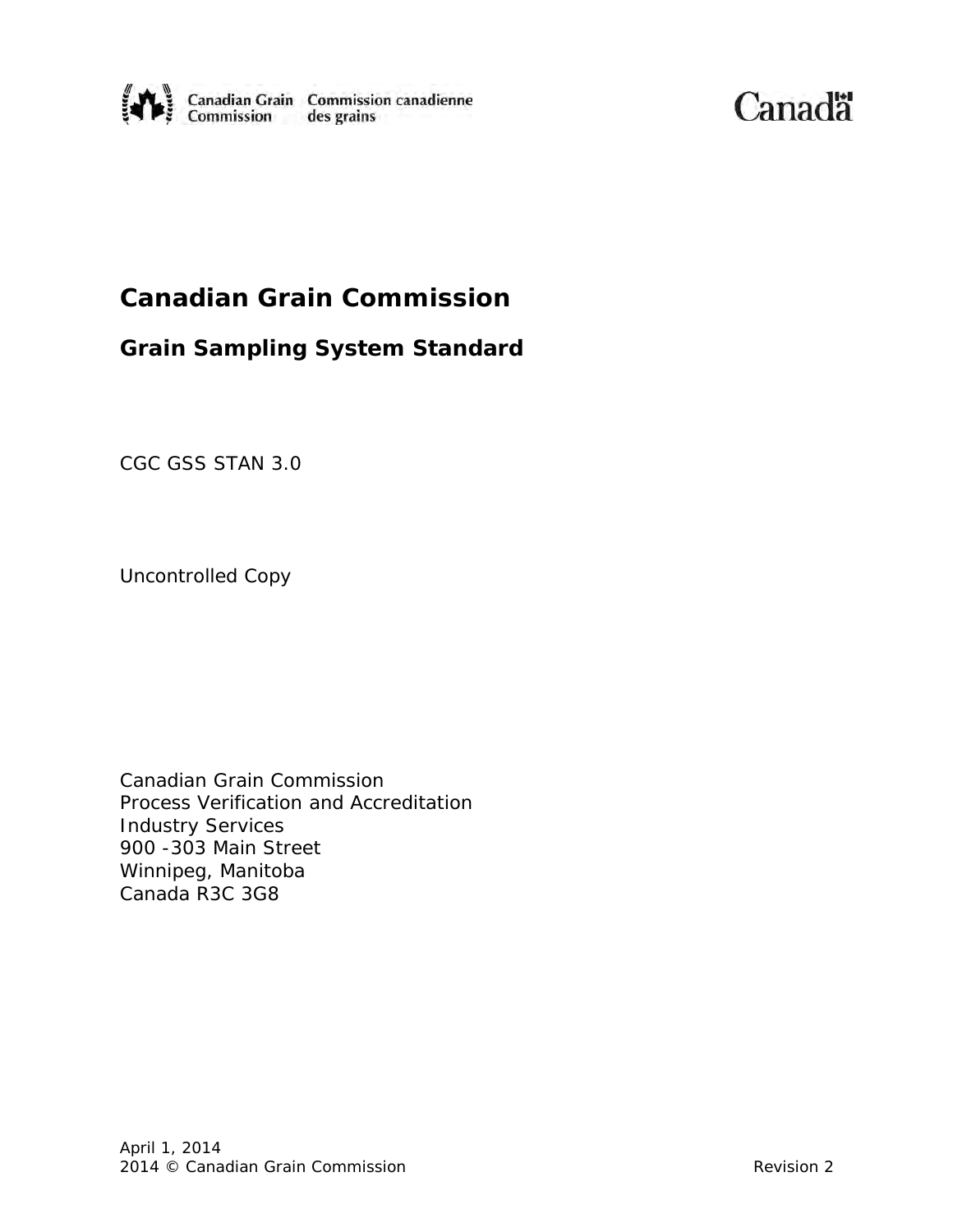# **CONTENTS**

# **Grain Sampling System Standard**

| 1.0 |                                                                                  |    |  |
|-----|----------------------------------------------------------------------------------|----|--|
| 2.0 |                                                                                  |    |  |
| 3.0 |                                                                                  |    |  |
| 4.0 |                                                                                  |    |  |
| 5.0 |                                                                                  |    |  |
|     |                                                                                  |    |  |
|     |                                                                                  |    |  |
|     |                                                                                  |    |  |
|     | 5.3.1                                                                            |    |  |
|     | 5.3.2                                                                            |    |  |
|     | 5.3.3                                                                            |    |  |
| 6.0 |                                                                                  |    |  |
|     |                                                                                  |    |  |
|     | 6.2 Sampling System Manager Responsibility and Authority ______________________5 |    |  |
| 7.0 |                                                                                  |    |  |
|     |                                                                                  |    |  |
|     |                                                                                  |    |  |
|     | 7.2.1                                                                            |    |  |
|     | 7.2.2                                                                            |    |  |
|     | 7.2.3                                                                            |    |  |
|     |                                                                                  |    |  |
| 8.0 | <b>SAMPLING PROCESSES</b>                                                        |    |  |
|     | 8.1                                                                              |    |  |
|     |                                                                                  |    |  |
|     | 8.3                                                                              |    |  |
|     | 8.4                                                                              |    |  |
|     | 8.5                                                                              | -9 |  |
|     | 8.6                                                                              |    |  |
|     | 8.7                                                                              |    |  |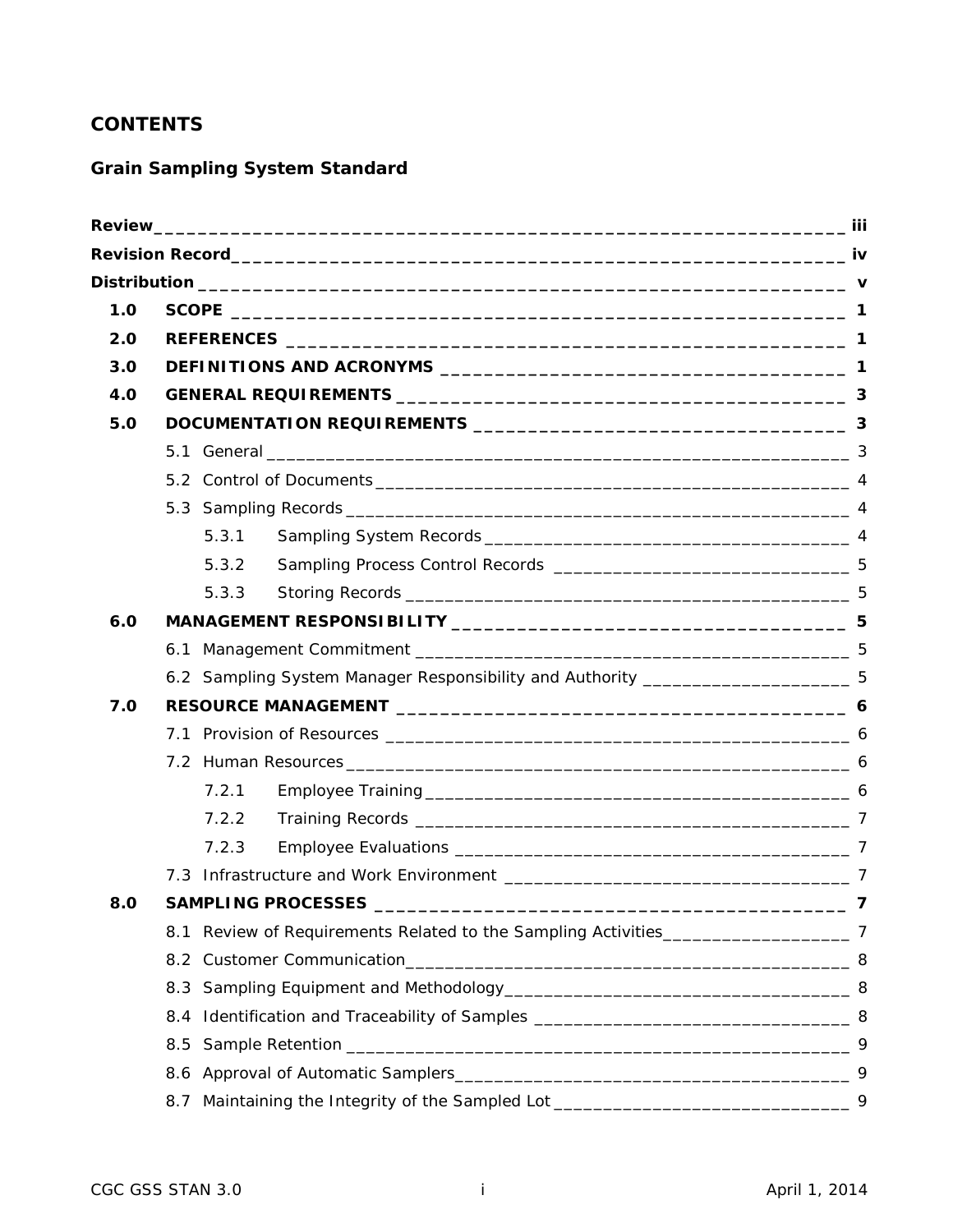| 9.0 |                                                                                                                                                                                                                                |     |
|-----|--------------------------------------------------------------------------------------------------------------------------------------------------------------------------------------------------------------------------------|-----|
|     | 9.1 Internal Audits Lease and Audits and Audit Contract and Audit Contract and Audit Contract and Audit Contract and Audit Contract and Audit Contract and Audit Contract and Audit Contract and Audit Contract and Audit Cont |     |
|     |                                                                                                                                                                                                                                | 10. |
|     | 9.3 Corrective and Preventative Action<br><u> 1980 - Jan Barnett, married ble stjerk og det ble stjerke og det ble stjerke og det ble stjerke og det ble s</u>                                                                 | 1ດ  |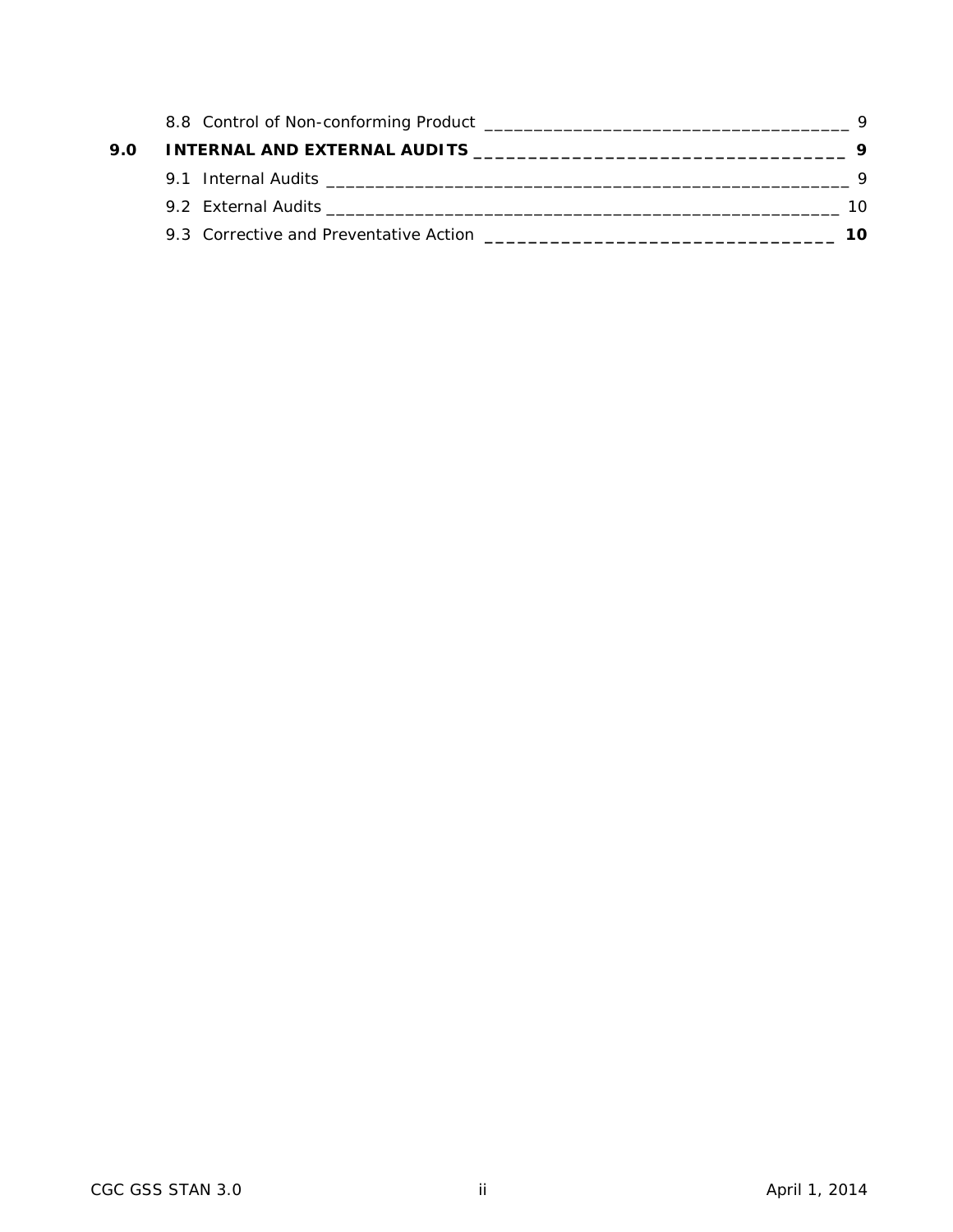## <span id="page-3-0"></span>**Review**

This Canadian Grain Commission Standard is subject to annual review. Amendments will be issued to ensure the standard continues to meet current needs.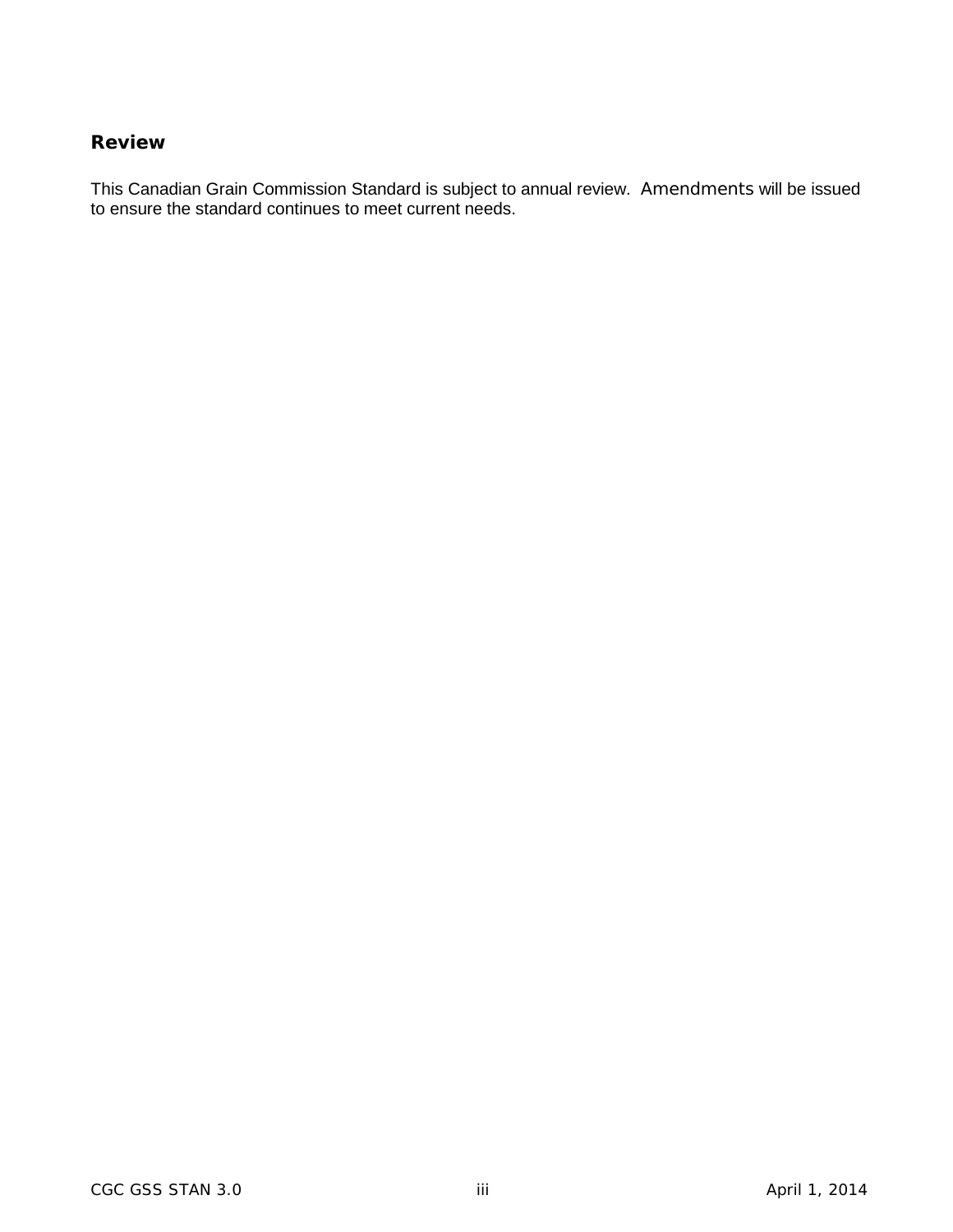# <span id="page-4-0"></span>**Revision Record**

Revisions to this standard will be given a consecutive number and will be dated.

Please ensure that all revisions are inserted, obsolete pages removed, and the record below is completed.

| <b>Revision No.</b> | <b>Revision Content and</b><br><b>Pages</b> | <b>Entered by</b> | <b>Date</b>    |
|---------------------|---------------------------------------------|-------------------|----------------|
| 1                   | <b>Initial Release</b>                      | E. Bernardin      | August 1, 2012 |
| $\overline{2}$      | <b>Documentation Updates</b>                | E. Bernardin      | April 1, 2014  |
| 3                   |                                             |                   |                |
| $\overline{4}$      |                                             |                   |                |
| 5                   |                                             |                   |                |
| 6                   |                                             |                   |                |
| $\overline{7}$      |                                             |                   |                |
| 8                   |                                             |                   |                |
| 9                   |                                             |                   |                |
| 10                  |                                             |                   |                |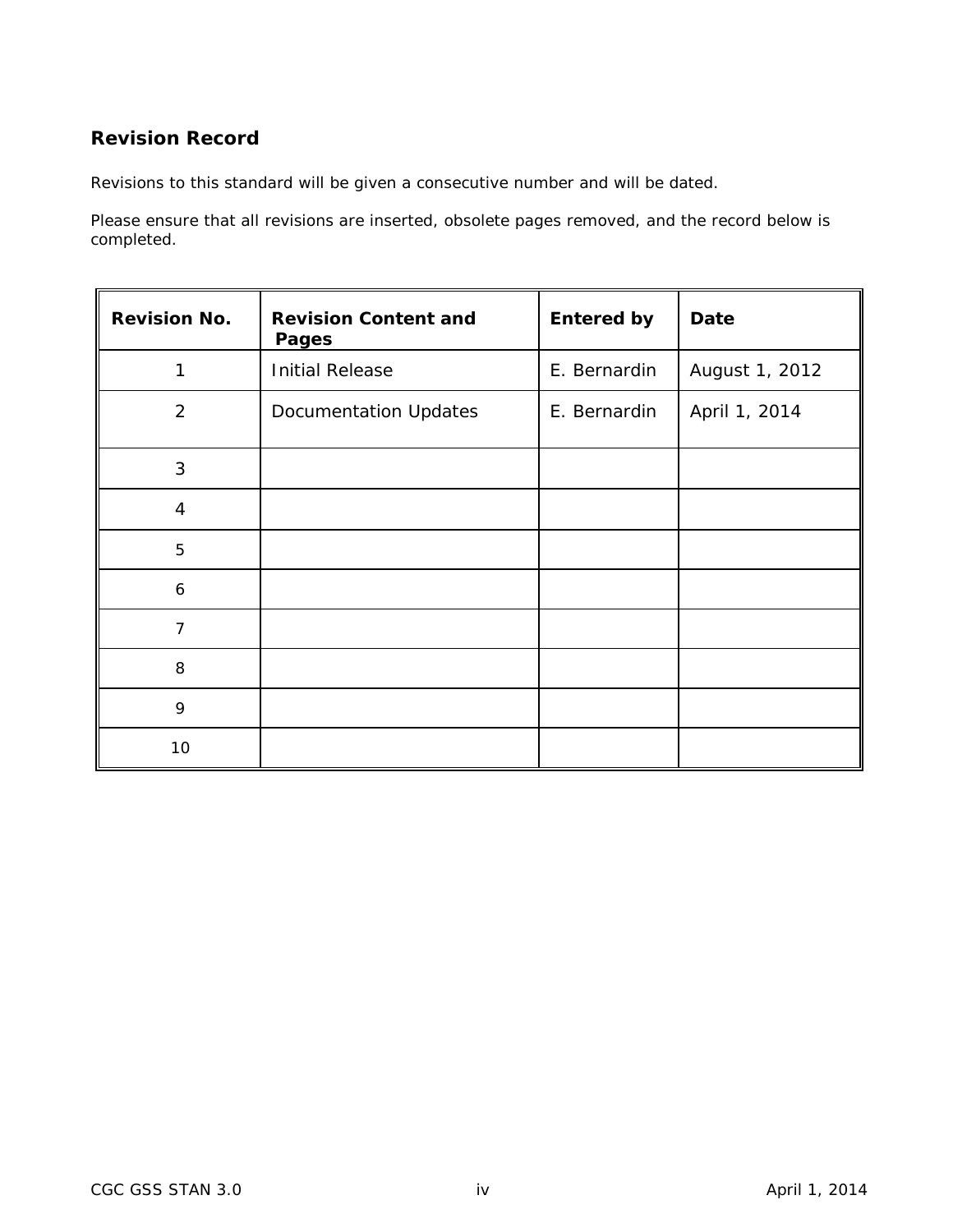# <span id="page-5-0"></span>**Distribution**

| <b>Name</b>                  | <b>Position</b>                                                                        |
|------------------------------|----------------------------------------------------------------------------------------|
| Brian Lemon                  | Director, Industry Services, Canadian Grain Commission (CGC)                           |
| Laura Anderson               | National Manager<br>Process Verification and Accreditation, CGC                        |
| Elaine Bernardin             | Certification and Accreditation Advisor<br>Process Verification and Accreditation, CGC |
| Melonie Stoughton-Ens        | <b>HACCP</b> Technical Advisor<br>Process Verification and Accreditation, CGC          |
| Accredited Service Providers | Master List at Process Verification and Accreditation Office                           |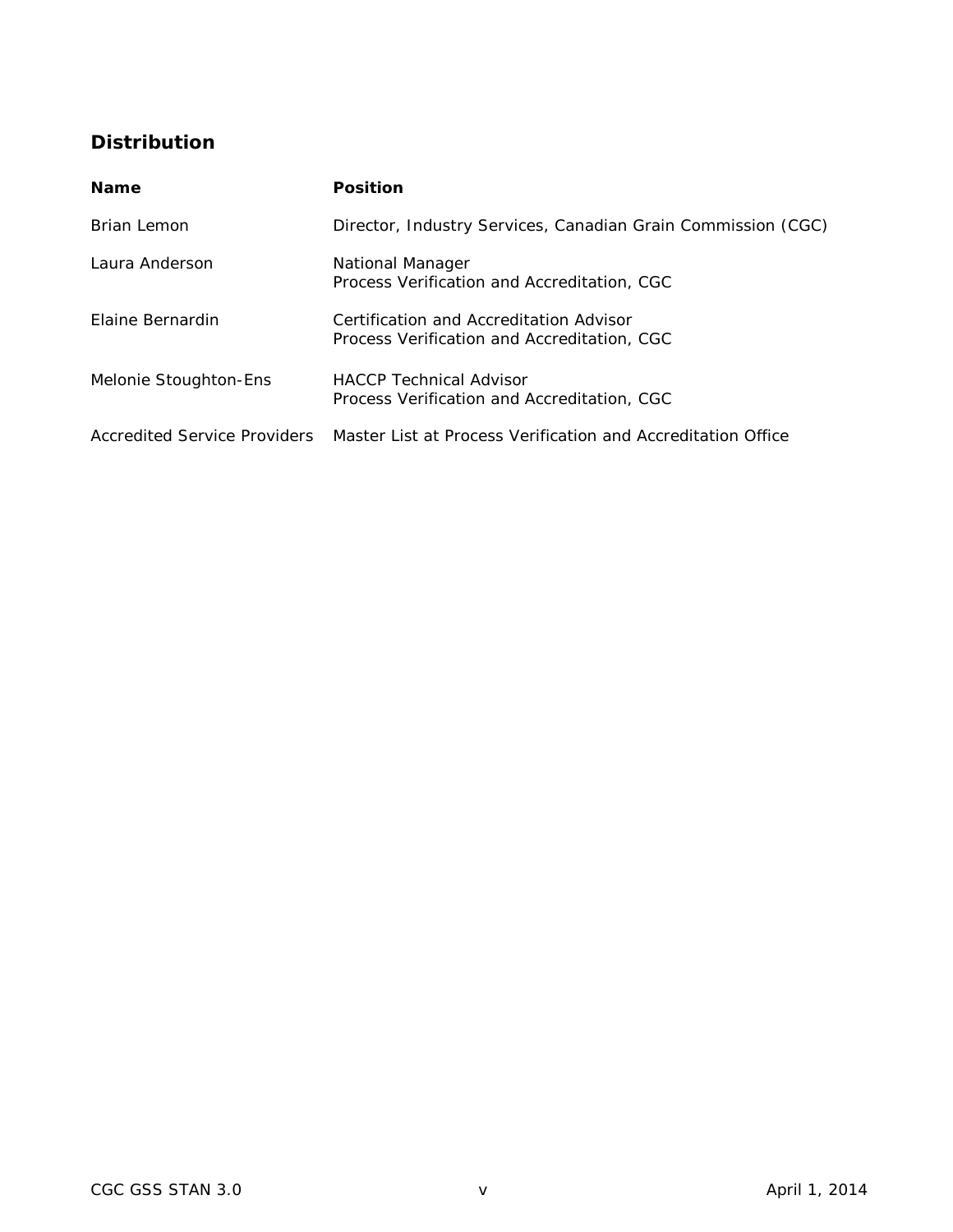# **CANADIAN GRAIN COMMISSION**

# **GRAIN SAMPLING SYSTEM STANDARD**

# <span id="page-6-0"></span>**1.0 SCOPE**

This document outlines the requirements for facilities seeking certification under the Certified Container Sampling Program (CCSP) and third parties seeking accreditation under the Accredited Container Sampler Program (ACSP).

Eligible applicants include those Canadian facilities involved in the processing and handling of grain and third parties wanting to provide sampling services to those facilities. Samples collected under a Grain Sampling System compliant with this standard can be submitted for grading and testing in support of subsequent certification of the lot of grain sampled. Under CCSP, a grain company's own sampling system will be certified, and the Canadian Grain Commission will issue a "Certified Submitted Sample Certificate" based on the inspection of such samples.

Companies or individuals with no physical grain handling infrastructure are eligible to apply under the ACSP to become accredited as third party samplers. The Canadian Grain Commission will issue an "Official Certificate" based on the inspection of samples collected by an accredited third party sampler.

Excluded from these programs are terminal and transfer elevators, flour mills and malting plants.

# <span id="page-6-1"></span>**2.0 REFERENCES**

- CGC PROC 3.0.1 *Sampling Methods and Procedures Guide*
- CGC *Sampling Systems Handbook and Approval Guide*
- CGC ASP STAN 4.0 *General Requirements for Accredited Service Providers of Sampling Program Services*
- CGC QSP 4.1.0 *Accreditation and Monitoring of Third Party Samplers and Sampling System Auditors*

# <span id="page-6-2"></span>**3.0 DEFINITIONS AND ACRONYMS**

**Accreditation –** A right bestowed upon an independent organization to act on behalf of the CGC:

- to assess grain companies' IP, food safety and/or sampling management systems, and/or
- to take official samples of grain being shipped by container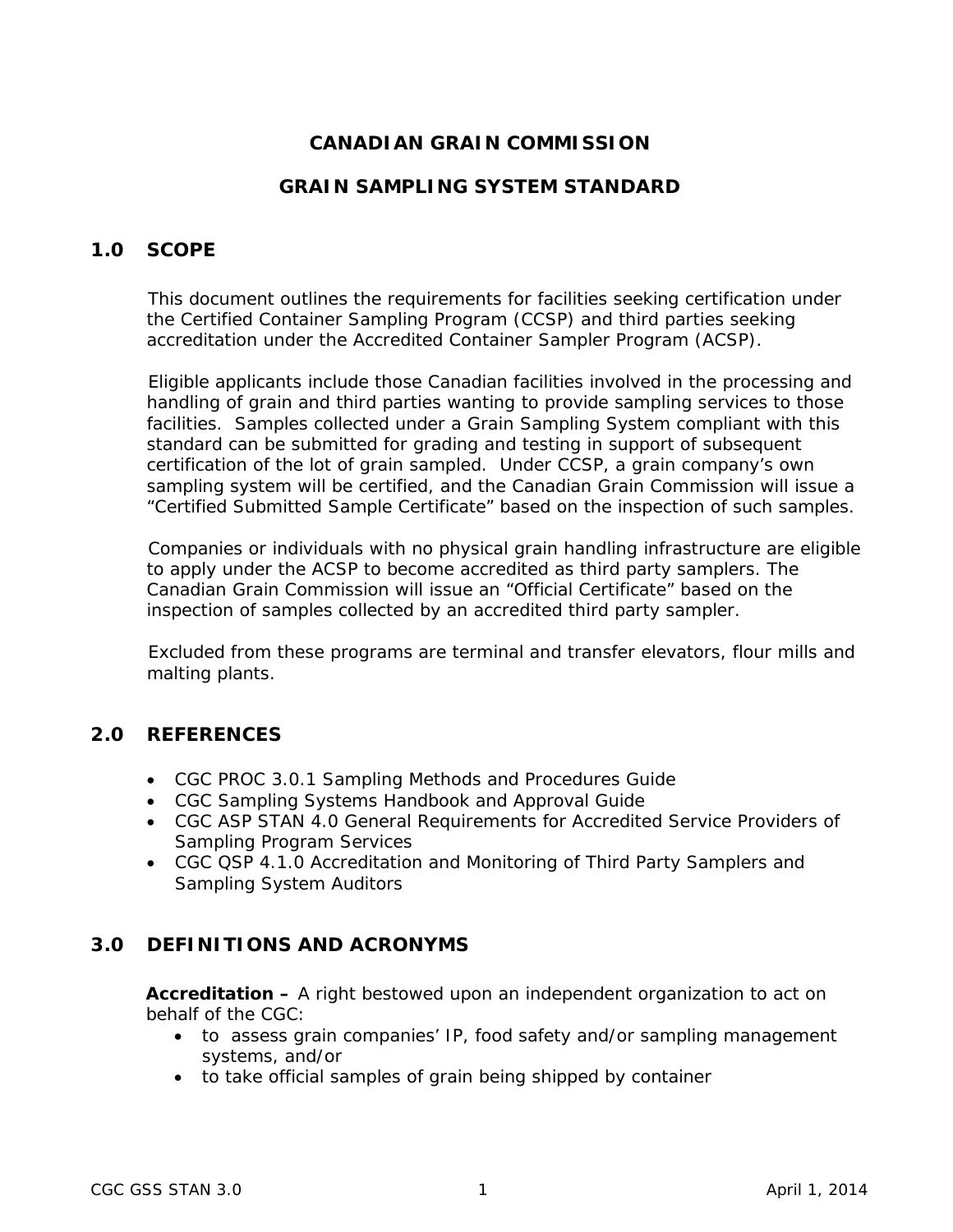**Accredited Sampler** – An employee of a CGC-accredited third party sampler company, who has been trained, evaluated and deemed competent by CGC to take official samples of container lots of grain on behalf of the CGC. Samples taken by these individuals can be submitted to the CGC for inspection and official certification.

**Certification** – Formal assurance by the CGC that the company's Grain Sampling System meets the requirements of the Grain Sampling System Standard (CGC GSS STAN 3.0).

**Certified Sampler** – An employee of a grain company, who has been trained, evaluated and deemed competent by CGC to oversee the company's CGC-certified container sampling program (CCSP). A Certified Sampler's responsibilities may include training and overseeing "Designated Samplers" (see below) to take samples according to the sampling procedures approved by the CGC as part of the company's CCSP.

**Designated Sampler** – An employee of a grain company who has been trained and deemed competent by the company's "Certified Sampler" to follow the company's sampling procedures within their CGC-certified container sampling program (CCSP). The Designated Sampler must also be evaluated by a CGCaccredited third party auditor during an on-site audit of the company's CCSP. During an on-site audit, the accredited auditor will verify that the designated sampler can correctly take samples, divide, and/or package samples (depending on the individual's assigned responsibilities) according to the company sampling procedures approved by the CGC as part of the company's CCSP.

**Registration** – Formal assurance that the facility receiving third party sampling services has the proper infrastructure to allow third party samplers access to obtain a representative sample.

**Site Schematic** – A diagram or plan of a facility or plant which indicates how bulk or bagged product flows within the facility. The schematic should also indicate where in the facility the grain is being sampled. It may include floor plans of the facility and storage/bin locations. The schematic can be hand-drawn, computer or mechanically generated.

- **ACSP** Accredited Container Sampler Program
- **CCSP** Certified Container Sampling Program
- **CGC** Canadian Grain Commission
- **GSS** Grain Sampling System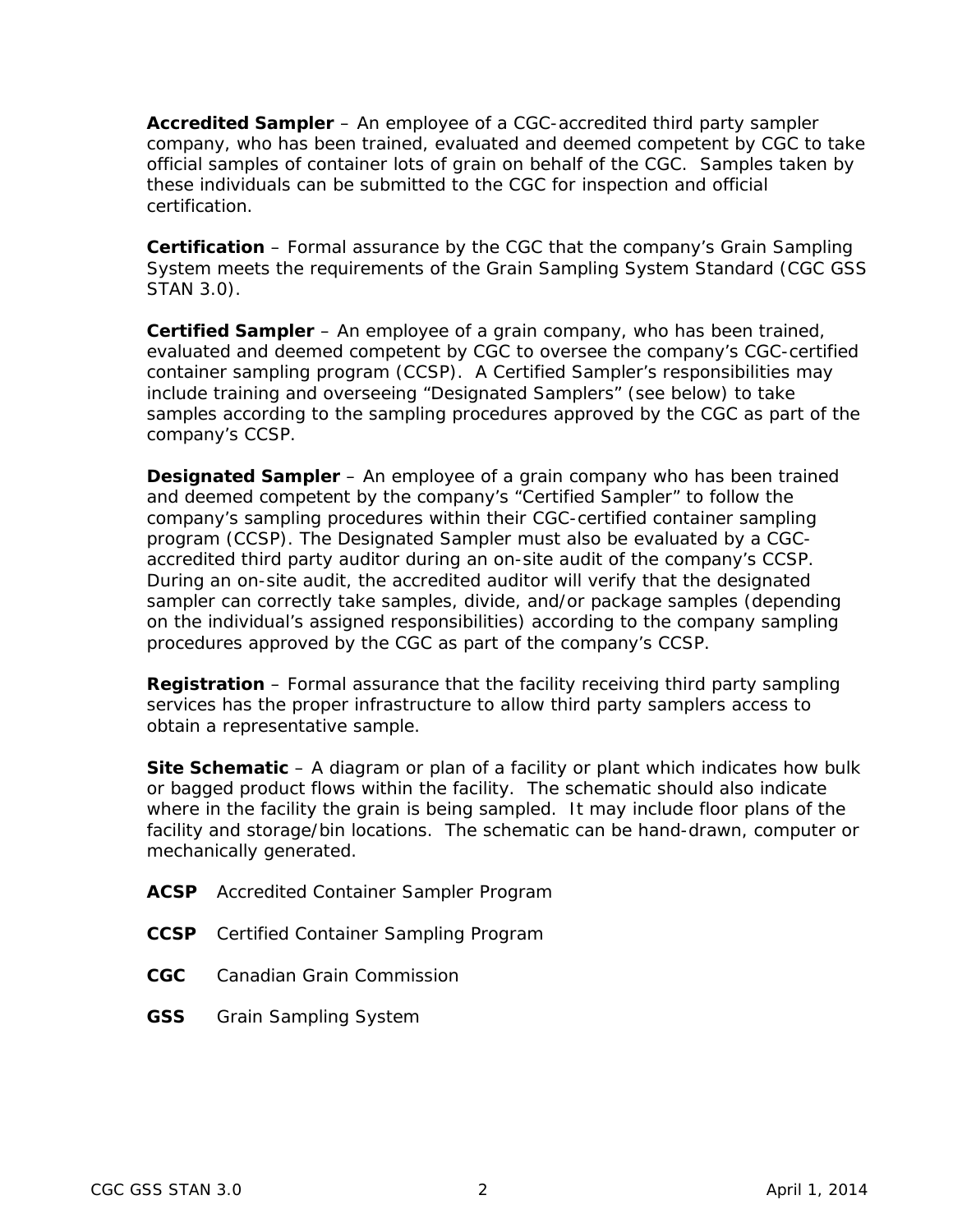# <span id="page-8-0"></span>**4.0 GENERAL REQUIREMENTS**

The company shall establish, document, implement and maintain a Grain Sampling System (GSS). The company shall:

- identify the processes needed for the GSS,
- determine the sequence and interaction of these processes,
- determine the criteria and methods needed to ensure that the operation and control of these processes are effective,
- ensure the availability of resources and information necessary to support the operation and monitoring of these processes,
- monitor, measure and analyse these processes, and
- implement actions necessary to achieve planned results and continual improvement of these processes.

# <span id="page-8-2"></span><span id="page-8-1"></span>**5.0 DOCUMENTATION REQUIREMENTS**

# **5.1 General**

## **5.1.1 CCSP**

The documented GSS for grain handling companies shall consist of, as a minimum:

- a Sampling Manual which includes:
	- a general description of the facility or business, including the address, contact person and contact information, the date, the name of the person(s) who prepared the Sampling Manual, the name of the Sampling System Manager (see Section 6.1), and an organizational chart,
	- the identification of the sampling registration/certification programs to which the manual pertains,
	- documented procedures required by this standard or reference to them,
	- a plant schematic that indicates floor plans, storage/bin locations, product flow and sampling locations,
	- a description of the interaction of the processes of the GSS.
- Standard Operating Procedures (SOPs) for each type of sampling that occurs in the facility(ies), and
- any other documents needed for the planning, operation and control of its processes.

The documentation for the GSS, including the Sampling Manual, shall be approved by the Sampling System Manager (see Section 6.2) and shall be subject to review and approval by the CGC.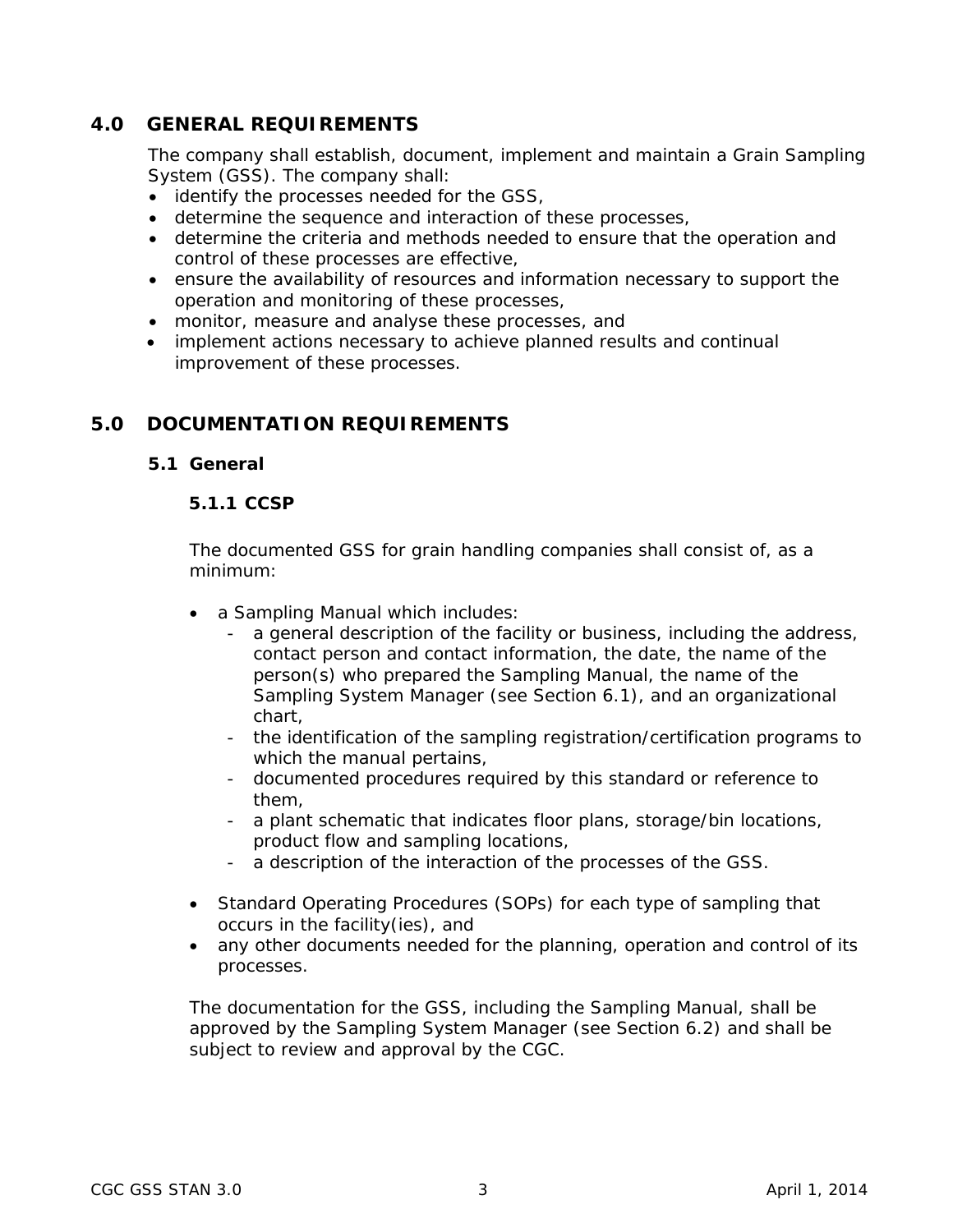# **5.1.2 ACSP**

The documented GSS for third parties conducting sampling-related activities on behalf of the CGC shall consist of, as a minimum:

- a Sampling or other Quality Management System Manual which includes:
	- a general description of the business, including the address, contact person and contact information, the date, the name of the person(s) who prepared the Sampling Manual, the name of the Sampling System Manager and an organizational chart;
	- procedures for ensuring the integrity of the samples, keeping sampling records, and addressing non-conforming product;
	- a description of the interaction of the processes of the GSS.
- a Standard Operating Procedure (SOP) specific for each grain handling or transloading facility for which they are providing sampling services. This procedure describing sampling methods, tools and processes must be submitted and approved by CGC prior to the provision of sampling services.
- a plant schematic that indicates floor plans, storage/bin locations, product flow and sampling location for each of the facilities where samples will be taken.

The documentation shall be subject to review and approval by the CGC.

#### <span id="page-9-0"></span>**5.2 Control of Documents**

The company shall have documented procedures for:

- reviewing and updating procedures,
- ensuring that changes and the current revision status of documents are identified,
- ensuring that relevant versions of documents are available to staff at points of use through the use of a distribution list,
- ensuring that documents are legible and readily identifiable,
- identifying external documents,
- preventing of the use of obsolete documents, and
- ensuring that the appropriate, up-to-date references cited in the Sampling Manual and/or applicable Standard Operating Procedures are available to staff.

# <span id="page-9-2"></span><span id="page-9-1"></span>**5.3 Sampling Records**

# **5.3.1 Sampling System Records**

The company shall maintain records as objective evidence that:

- the GSS meets the requirements of this standard,
- personnel are trained and qualified and approved equipment is used for the company's sampling activities,
- the documentation activities are performed as described in the GSS, and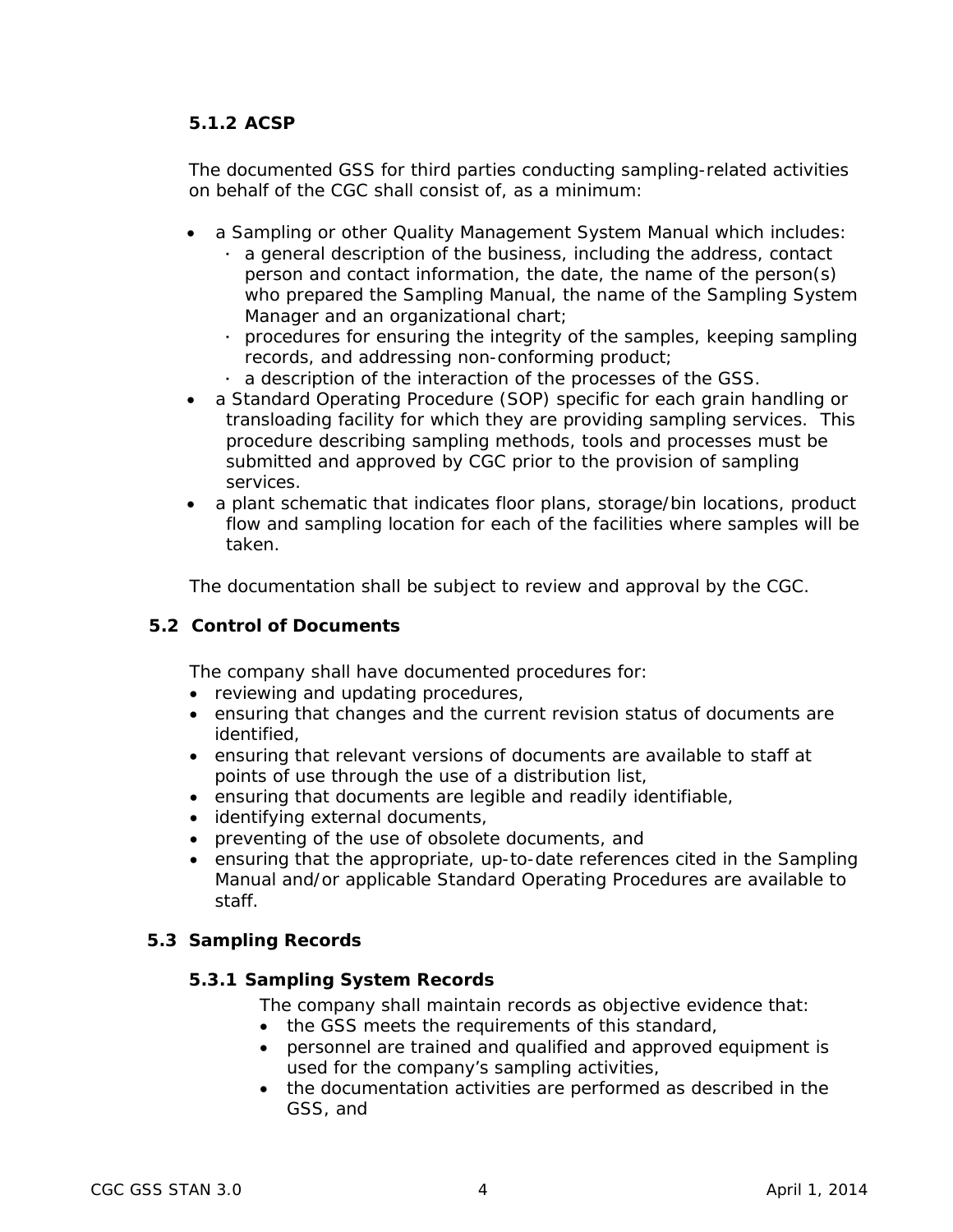• effective corrective and preventative action is taken and implemented, as required by Section 9.0.

# <span id="page-10-0"></span>**5.3.2 Sampling Process Control Records**

The records shall include any records deemed essential to control the sampling process by the company, which may include the following:

- list of sampling equipment used
- sampling equipment maintenance and clean-out records
- contracts with third party samplers
- sampling records (logs)
- sample submission forms
- receiving records
- lot records
- storage records, bin records
- any corrective action reports
- past assessment reports
- shipping records
- bills of lading

## <span id="page-10-1"></span>**5.3.3 Storing Records**

Records shall be stored so that they are protected and easily retrievable. Records shall be retained for a minimum of two (2) years. Only authorized persons shall dispose of records.

# <span id="page-10-3"></span><span id="page-10-2"></span>**6.0 MANAGEMENT RESPONSIBILITY**

#### **6.1 Management Commitment**

Top management shall provide evidence of its commitment to the development, implementation and continuous improvement of the GSS by:

- appointing a Sampling System, Quality or Operations Manager who will meet the requirements listed in Section 6.2,
- communicating to the company the importance of meeting customer as well as statutory and regulatory requirements, and
- ensuring the availability of resources.

# <span id="page-10-4"></span>**6.2 Sampling System Manager Responsibility and Authority**

The Sampling System Manager shall have responsibility and authority that includes:

- ensuring that processes needed for the GSS are established, implemented and maintained,
- ensuring that responsibilities and authorities of those company positions which perform the sampling activities are defined and implemented by appropriately trained staff,
- reporting to top management on the performance of the GSS, including the results of internal and external audits, and any need for improvement, and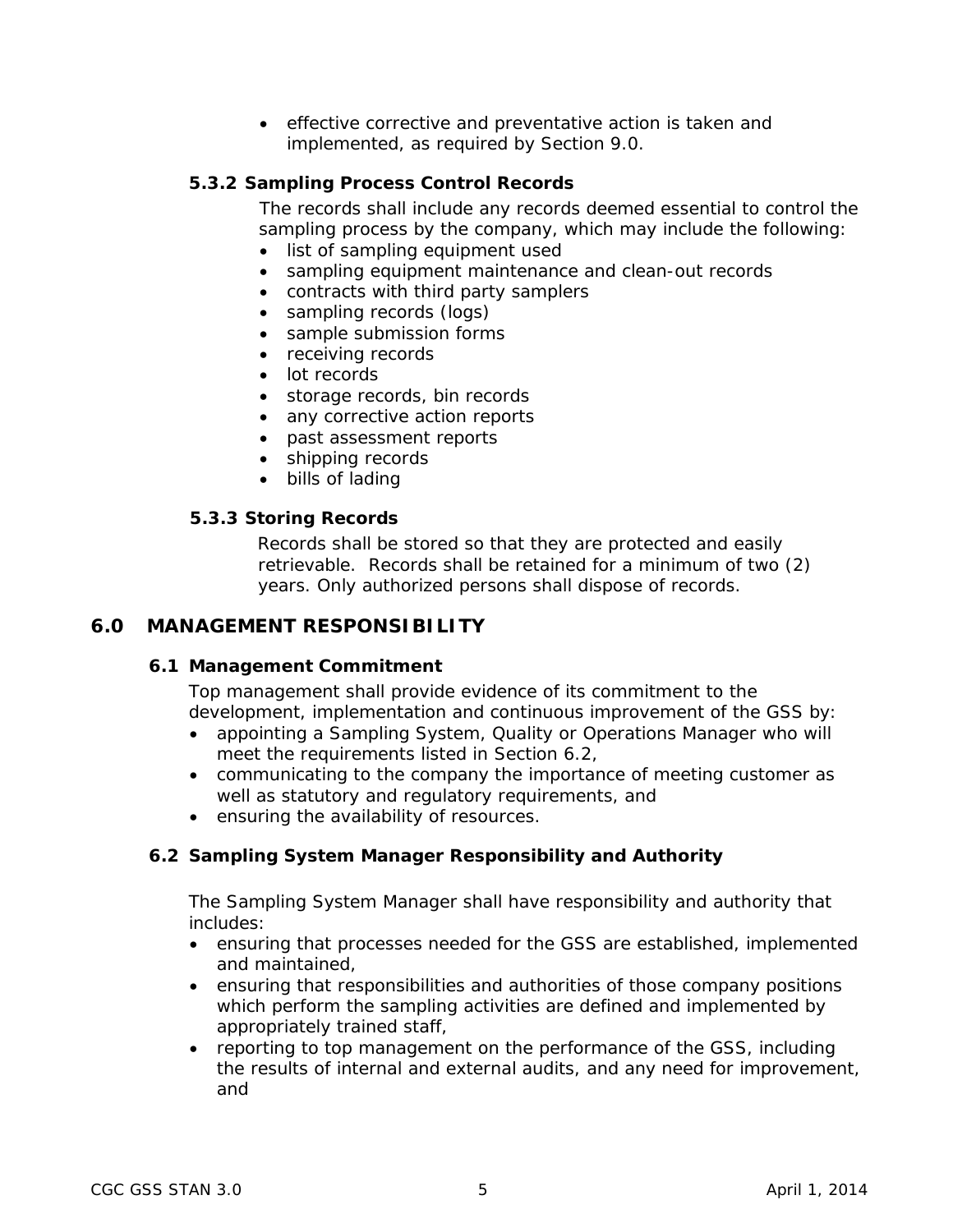• ensuring that the individuals (staff or third parties) performing the sampling activities are not subject to pressures which would adversely affect the quality of their work, independence of judgement or maintenance of integrity when undertaking activities for which they have been authorized by the CGC.

The Sampling System Manager shall be responsible for the development and implementation of a record management and retention system as required in Section 5.3. Records shall include internal and external audit reports and follow-up activities, including corrective actions to non-conformances, and any other records deemed necessary to verify conformance with the program.

The Sampling System Manager shall review the sampling system procedures and activities at defined intervals to ensure their continuing suitability, adequacy and effectiveness in satisfying the requirements of this standard.

While the Sampling System Manager shall be responsible for the overall GSS, he or she may designate qualified personnel or contractors to assist in developing and implementing different components of the system, such as record keeping, document control, administration and internal audits.

# <span id="page-11-1"></span><span id="page-11-0"></span>**7.0 RESOURCE MANAGEMENT**

#### **7.1 Provision of Resources**

The company shall determine and provide the resources needed to implement and maintain the GSS.

#### <span id="page-11-3"></span><span id="page-11-2"></span>**7.2 Human Resources**

#### **7.2.1 Employee Training**

Staff with GSS responsibilities shall be trained on all components of the GSS for which they have responsibilities.

All staff performing third party sampling under the ACSP must meet the definition of an accredited sampler (see Section 3.0).

Each company with a sampling system certified under the CCSP must have at least one staff member that meets the definition of a certified sampler (see Section 3.0). These staff may train designated samplers (see Section 3.0). Methods of training designated samplers shall be established and documented, with particular attention being given to:

- sampling procedures and required equipment,
- record-keeping, and
- corrective action.

The company shall ensure that all staff with GSS responsibilities are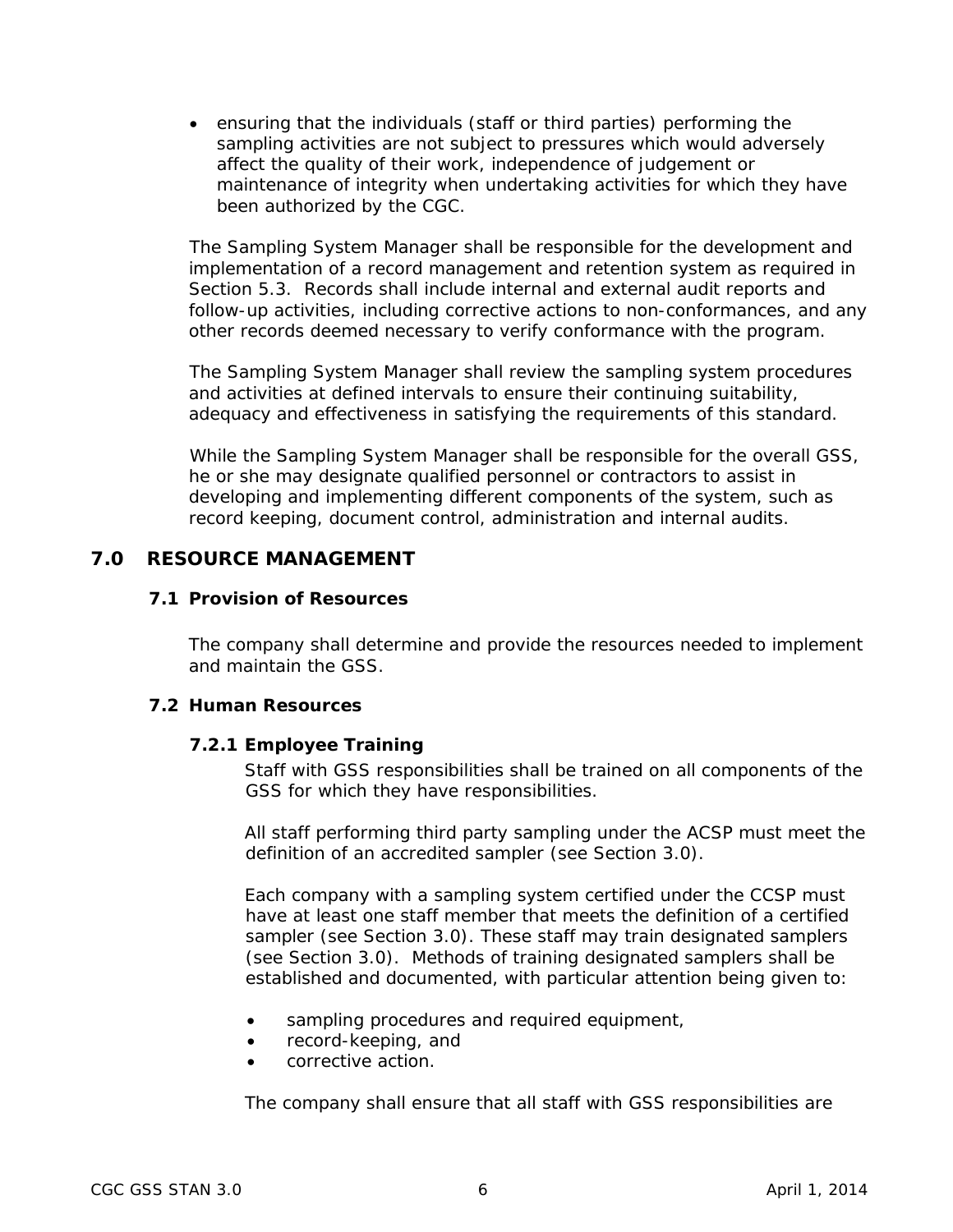aware of the relevance and importance of their activities to maintaining the integrity of the sampling system.

Training shall be provided on an ongoing basis. Evaluations of the training to ensure its effectiveness shall be undertaken.

Staff training shall provide a redundancy of skills to ensure continuity of service during absences.

#### <span id="page-12-0"></span>**7.2.2 Training Records**

Records of education, training, skills and experience shall be retained.

#### <span id="page-12-1"></span>**7.2.3 Employee Evaluations**

Evaluation of employee work related to the sampling system shall be included as part of the company's employee performance evaluation process.

## <span id="page-12-2"></span>**7.3 Infrastructure and Work Environment**

The company shall determine, provide and maintain the infrastructure needed to achieve conformity to sampling requirements. Infrastructure includes, as applicable:

- buildings, workspace and associated utilities,
- appropriate sampling equipment (see Section 8.3), and
- access to product within the company's process that ensures that a representative sample can be taken.

# <span id="page-12-4"></span><span id="page-12-3"></span>**8.0 SAMPLING PROCESSES**

#### **8.1 Review of Requirements Related to the Sampling Activities**

The company shall review the sampling requirements for the type of certification desired for the product lot. This review shall determine the approved sampling methodologies prior to the sampler undertaking sampling activities. The review shall also ensure that the sampler, company and/or companies (facilities and/or third party samplers) are certified and/or accredited to obtain samples for the required certification.

When sampling is to be conducted by an accredited sampler, the third party is responsible for ensuring that the facility where sampling is to occur is registered by the CGC to receive third party sampling services and for obtaining a site schematic for the facility from the CGC.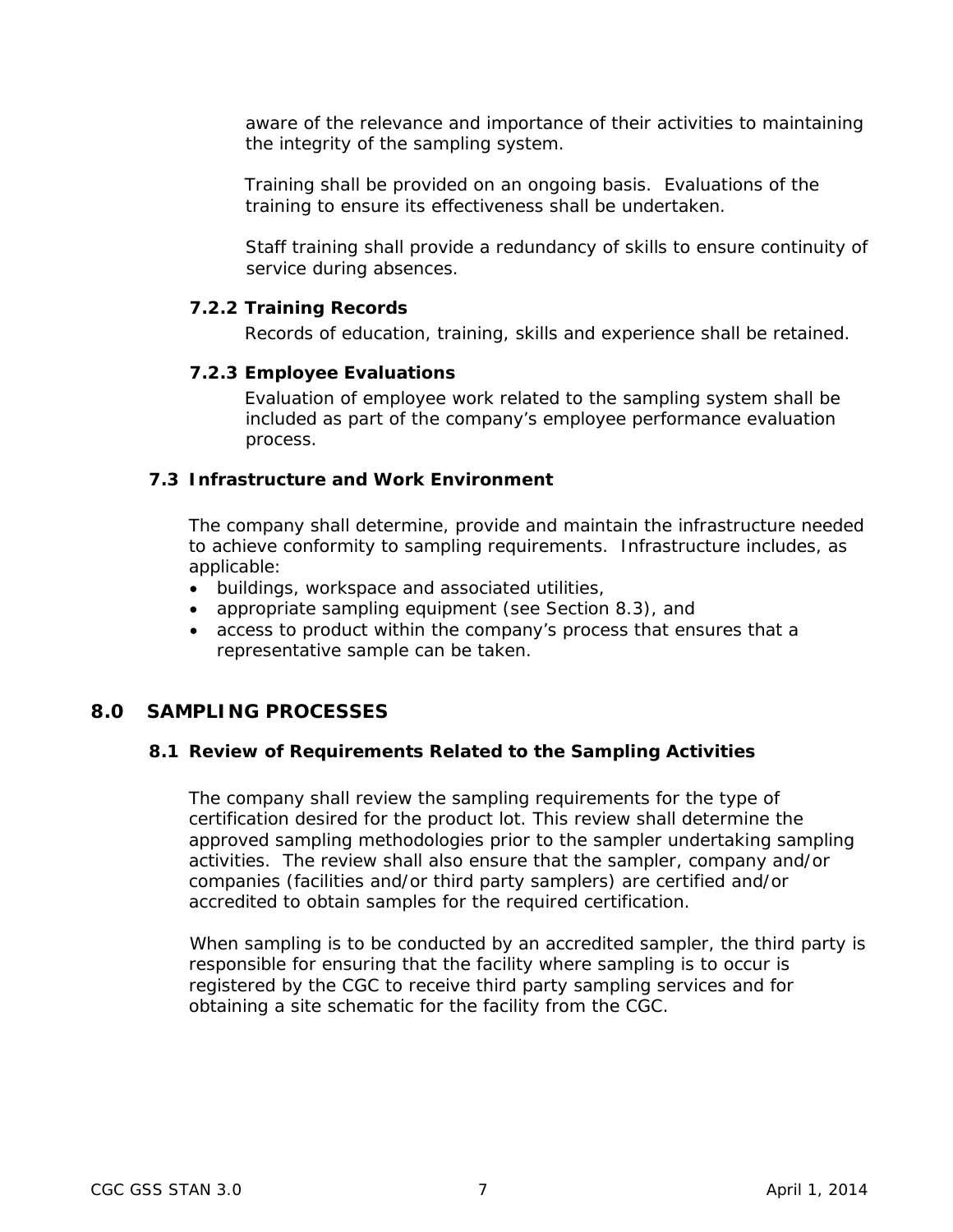## <span id="page-13-0"></span>**8.2 Customer Communication**

The company shall determine and implement arrangements for communicating with customers regarding certification requirements, including any sampling for special testing. For grain companies, the customer is the buyer of the product. For third party samplers, the customer is the grain or transloading company.

## <span id="page-13-1"></span>**8.3 Sampling Equipment and Methodology**

Sampling processes, methods and equipment shall be documented and approved by CGC prior to certification, either in the Sampling Manual or SOPs. CGC PROC 3.0.1 *Sampling Methods and Procedures Guide* provides guidance on the approved sampling equipment and its proper use.

Each process used to take a sample shall be documented, including the:

- staff or third party responsible for taking the sample,
- process for communicating the approved sampling procedures to sampling staff,
- sampling equipment used, including the cleaning and maintenance processes, if applicable,
- manner and location of taking the sample (including where applicable, the type, make, model and operation of automatic sampling devices),
- mixing and dividing composite samples,
- packaging and labelling submitted samples,
- submission of samples for testing,
- method for identifying and maintaining the integrity of the composite and submitted samples, and
- labelling and storage of the retained sample.

Companies providing third party sampling services must have a documented procedure (SOP) specific to each grain handling or transloading facility for which they are providing sampling services. This procedure must be submitted to and approved by the CGC prior to the provision of sampling services at a facility.

#### <span id="page-13-2"></span>**8.4 Identification and Traceability of Samples**

Each lot shall be identified with a unique lot number. For bagged lots, each bag shall be individually identified. In the absence of individually stencilled or tagged bags, the container number must be captured as the bag lot identification for certification purposes. Each sample shall be identified in a manner that permits traceability to the lot that it represents. Where third party samplers are used, the third party shall be responsible for ensuring the sample is traceable to the lot.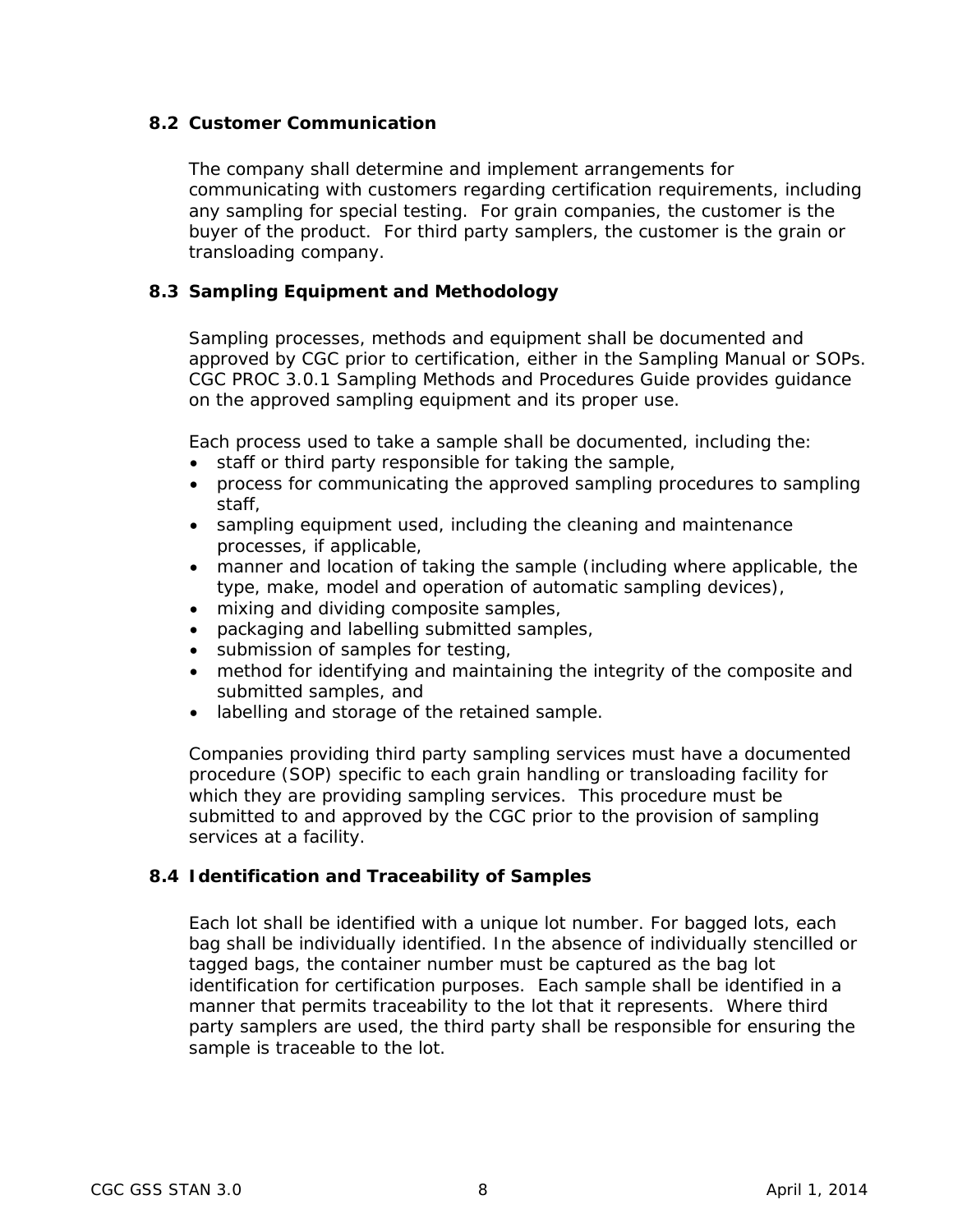## <span id="page-14-0"></span>**8.5 Sample Retention**

Sample retention periods should be defined. For the CGC Letter of Analysis for the Flax Container Protocol Certified Sampler Program, samples shall be retained for no less than six (6) months.

## <span id="page-14-1"></span>**8.6 Approval of Automatic Samplers**

Automatic sampling equipment shall be approved by the CGC as required in the Chapters 2 and 3 of the CGC *Sampling Systems Handbook and Approval Guide*. Records of the CGC approval must be kept.

# <span id="page-14-2"></span>**8.7 Maintaining the Integrity of the Sampled Lot**

The company shall ensure that the integrity of the sampled lot is maintained by sealing or fastening the bags, totes or containers prior to or immediately after sampling. The company shall also ensure the integrity of the sample by cleaning/flushing handling systems between crop types. Where third party samplers are used, the third party shall be responsible for verifying these activities.

#### <span id="page-14-3"></span>**8.8 Control of Non-conforming Product**

The company shall establish and maintain documented procedures to prevent the unintended use or delivery of product that does not achieve the intended certification for which the sample was collected.

Non-conforming product shall be isolated from conforming product. Records shall be kept of the disposition of the non-conforming product.

# <span id="page-14-5"></span><span id="page-14-4"></span>**9.0 INTERNAL AND EXTERNAL AUDITS**

#### **9.1 Internal Audits**

The company shall conduct internal audits, at least annually, to determine whether their sampling system:

- conforms to the requirements of this Standard and to their sampling procedures, and
- is effectively implemented and maintained.

An internal audit program shall be planned, taking into consideration the status and importance of the processes and areas to be audited, as well as the results of previous audits. The audit criteria, scope, frequency and methods shall be defined. Selection of auditors and conduct of audits shall ensure objectivity and impartiality of the audit process.